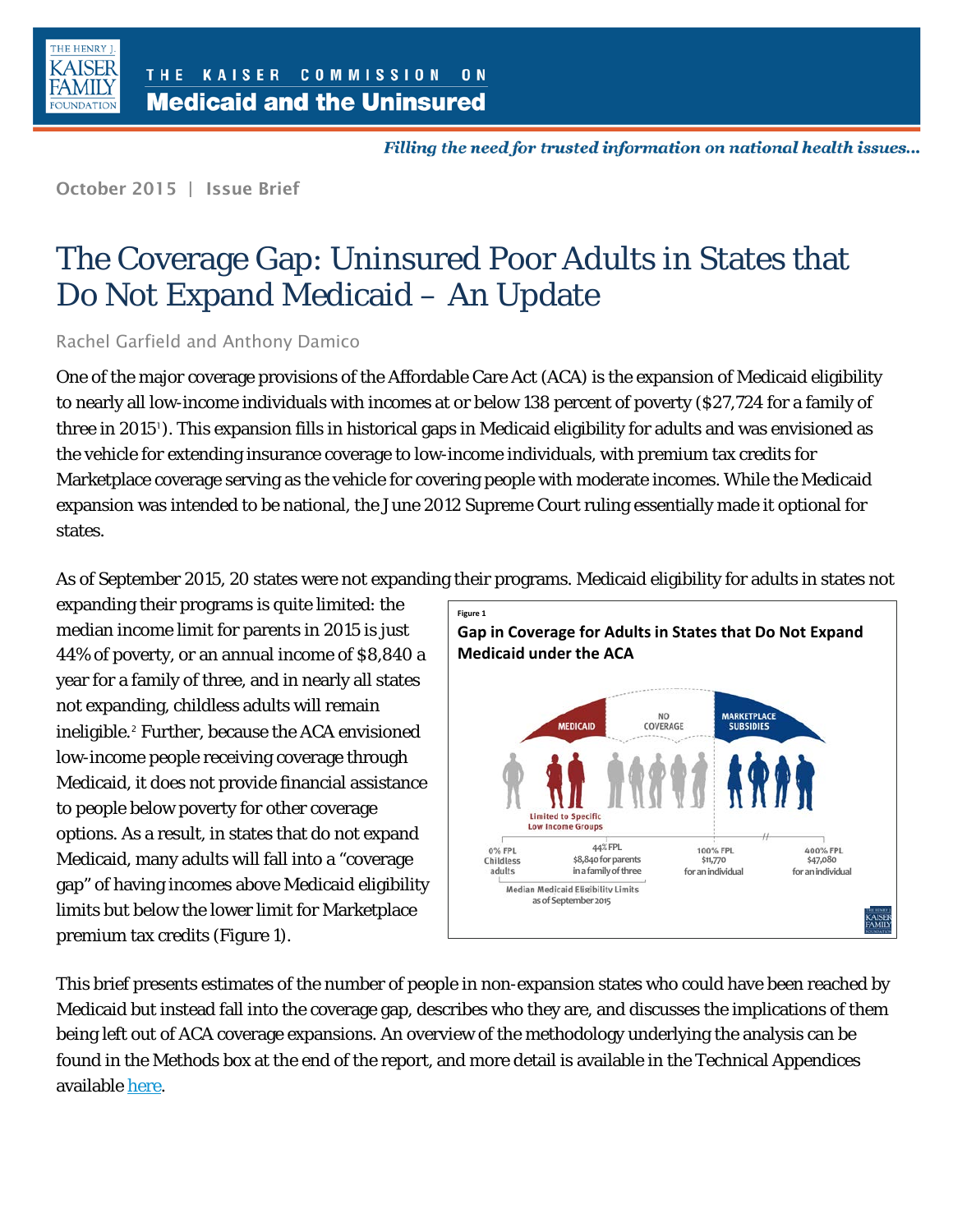### How Many Uninsured People Who Could Have Been Eligible for Medicaid Are in the Coverage Gap?

Nationally, more than three million<sup>[3](#page-10-0)</sup> poor uninsured adults fall into the "coverage gap" that results from state decisions not to expand Medicaid, meaning their income is above current Medicaid eligibility but below the lower limit for Marketplace premium tax credits. These individuals would have been newly-eligible for Medicaid had their state chosen to expand

coverage.

Adults left in the coverage gap due to current state decisions not to expand Medicaid are spread across the states not expanding their Medicaid programs but are concentrated in states with the largest uninsured populations. A quarter of people in the coverage gap reside in Texas, which has both a large uninsured population and very limited Medicaid eligibility (Figure 2). Eighteen percent live in Florida, ten percent in Georgia, and eight percent in North Carolina. There are no uninsured adults in the coverage gap in Wisconsin because the state is providing Medicaid eligibility to adults up to the poverty level under a Medicaid waiver.



The geographic distribution of the population in the coverage gap reflects both population distribution and regional variation in state take-up of the ACA Medicaid expansion. As a whole, more people—and in particular more poor uninsured adults— reside in the South than in other regions.[4](#page-10-1) Further, the South has higher uninsured rates and more limited Medicaid eligibility than other regions.<sup>[5](#page-10-2)</sup> Southern states also have disproportionately opted not to expand their programs, and more than half (11 out of 20) of the states not expanding Medicaid are in the South. These factors combined mean 90% of people in the coverage gap reside in the South (Figure 2).

## What Are Characteristics of People in the Coverage Gap?

The characteristics of the population that falls into the coverage gap largely mirror those of poor uninsured adults. For example, because racial/ethnic minorities are more likely than White non-Hispanics to lack insurance coverage and are more likely to live in families with low incomes, they are disproportionately represented among poor uninsured adults and among people in the coverage gap. Nationally, 44% of uninsured adults in the coverage gap are White non-Hispanics, 30% are Hispanic, and 22% are Black (Figure 3). However, the race and ethnicity of people in the coverage gap also reflects differences in the racial/ethnic composition between states moving forward with the Medicaid expansion and states not planning to expand. Several states that have large Black populations (e.g., Florida, Georgia, and Texas) have not expanded Medicaid under the ACA. As a result, Blacks account for a slightly higher share of people in the coverage gap compared to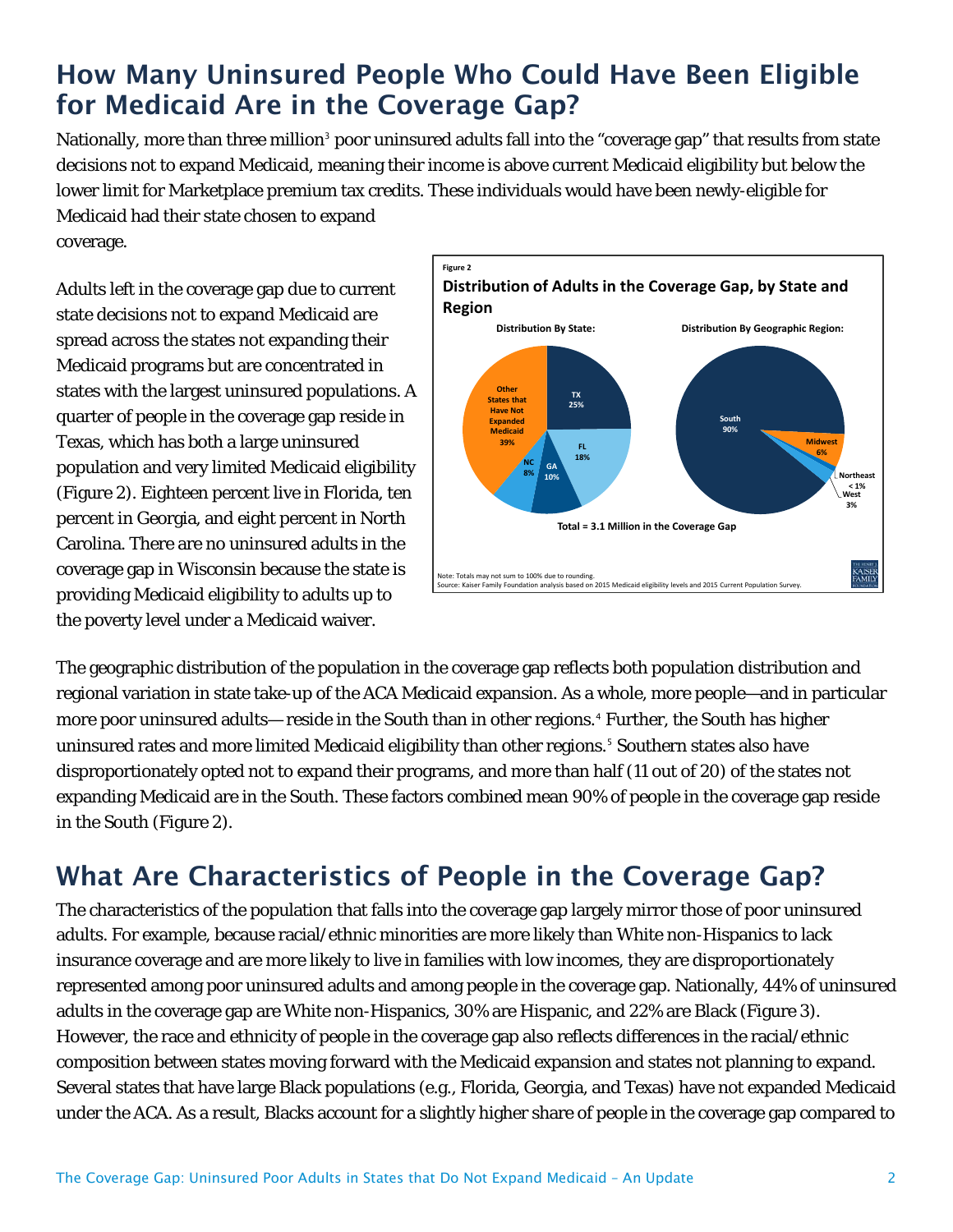the total poor adult uninsured population. The racial/ethnic characteristics of the population in the coverage gap vary widely by state, mirroring the underlying characteristics of the state population.

Nonelderly adults of all ages fall into the coverage gap (Figure 3). Notably, over half are middle-aged (age 35 to 54) or near elderly (age 55 to 64). Adults of these ages are likely to have increasing health needs, and research has demonstrated that uninsured people in this age range may leave health needs untreated until they become eligible for Medicare at age 65.[6](#page-10-3)

While nearly half of people in the coverage gap report that their health is excellent or very good, nearly a fifth (19%) report that they are in fair or poor health (Figure 3). These individuals have known health problems that likely require medical attention. Studies repeatedly demonstrate that the uninsured are less likely than those with insurance to receive preventive care and services for major health conditions and chronic diseases.[7](#page-10-4) When they do seek care, the uninsured often face unaffordable medical bills.<sup>[8](#page-10-5)</sup>



The characteristics of people in the coverage gap also reflect Medicaid program rules in states not expanding their programs. Because non-disabled adults without dependent children are ineligible for Medicaid coverage in most states not expanding Medicaid, regardless of their income, adults without dependent children account for a disproportionate share of people in the coverage gap (76%) (Figure 4). Still, nearly a quarter (24%) of people in the coverage gap are poor parents whose income places them above Medicaid eligibility levels. About

a quarter of a million uninsured children have a parent in the coverage gap (data not shown). Research has found that parent coverage in public programs is associated with higher enrollment of eligible children,<sup>[9](#page-10-6)</sup> so these children may be hard to reach if their parents continue to be ineligible for coverage. The share of people in the coverage gap who are adults without dependent children (versus parents) varies by state (see Table 1) due to variation in current state eligibility. For example, Maine covers all parents up to at least poverty, so all people in the coverage gap in that state are adults without dependent children.

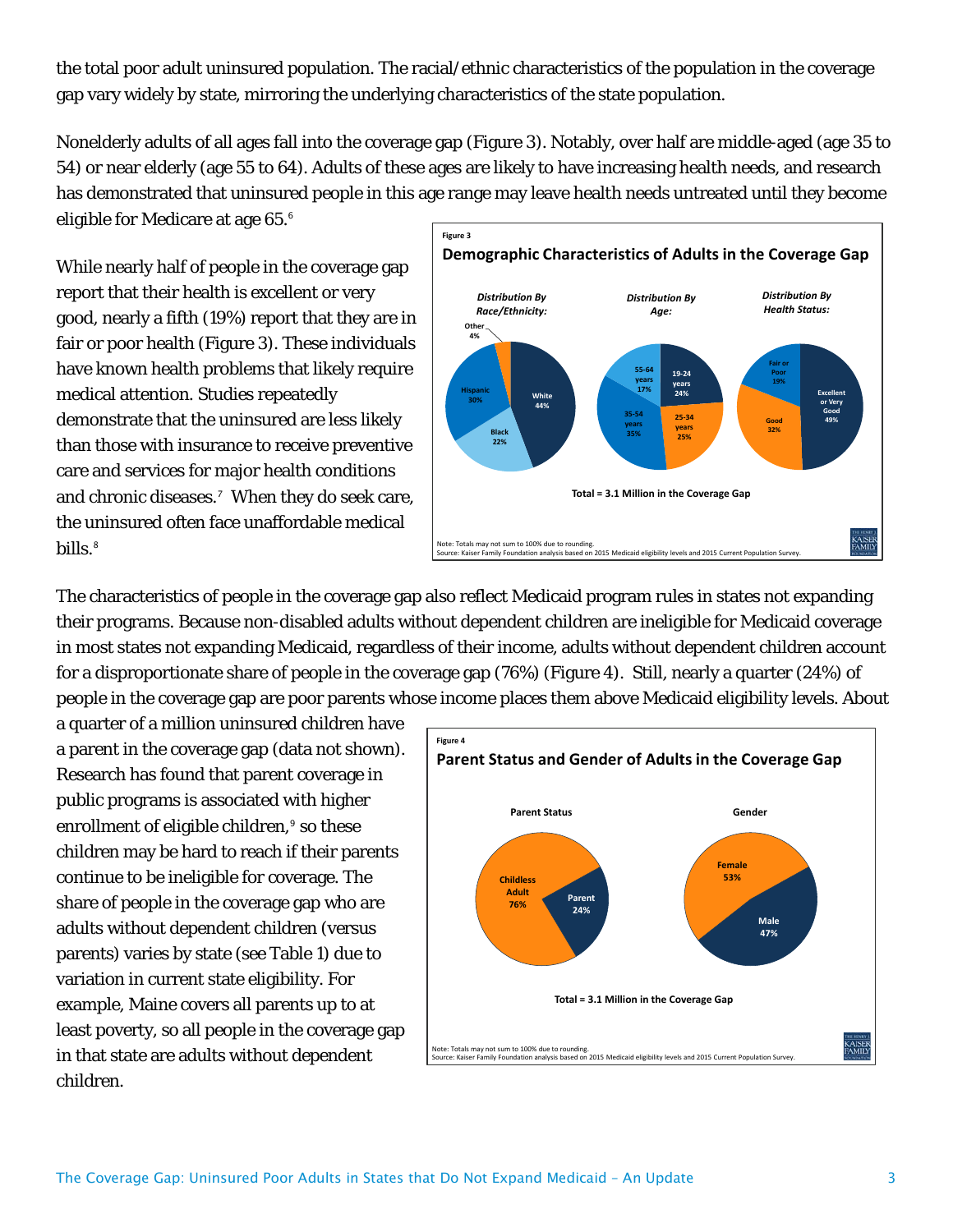Even though women are more likely than men to qualify for Medicaid in states not expanding their programs, women account for slightly more than half (53%) of adults in the coverage gap (Figure 4). This pattern occurs because women make up the majority of poor uninsured adults in states not expanding their programs.

The work status of people in the coverage gap indicates that there are limited coverage options available for people in this situation. More than six in ten (61%) people in the coverage gap are in a family with a worker, and half are working themselves (Figure 5). While workers could potentially have an offer of coverage through their employer, nearly half of workers in the coverage gap (47%) work for small firms (<50 employees) that are not subject to ACA penalties for not offering coverage. Further, many firms do not offer coverage to part-time workers. A majority of workers in the coverage gap also work in industries with historically low insurance rates, such as the agriculture and service industries.



Nearly four in ten (39%) adults in the coverage gap are in a family with no workers. Since the Medicaid expansion was designed to reach those left out of the employer-based system, and because people in the coverage gap by definition are poor, it is not surprising that most are unlikely to have access to health coverage through a job.

# What Would Happen if All States Expanded Medicaid?

If states that are currently not expanding their programs adopt the Medicaid expansion, all of the 3.1 million adults in the coverage gap would gain Medicaid eligibility. In addition, 1.9 million adults who are currently eligible for Marketplace coverage (those with incomes between 100 and 138% of poverty<sup>[10](#page-10-7)</sup>) would also gain Medicaid eligibility (Figure 6 and Table 2). Though most of these adults are eligible for tax credits to purchase Marketplace coverage, [11](#page-10-8) Medicaid coverage may provide lower premiums or costsharing than they would face under Marketplace coverage.



A small number (a little more than 500,000) of uninsured adults in non-expansion states are already eligible for Medicaid under eligibility pathways in place before the ACA. If all states expanded Medicaid, those in the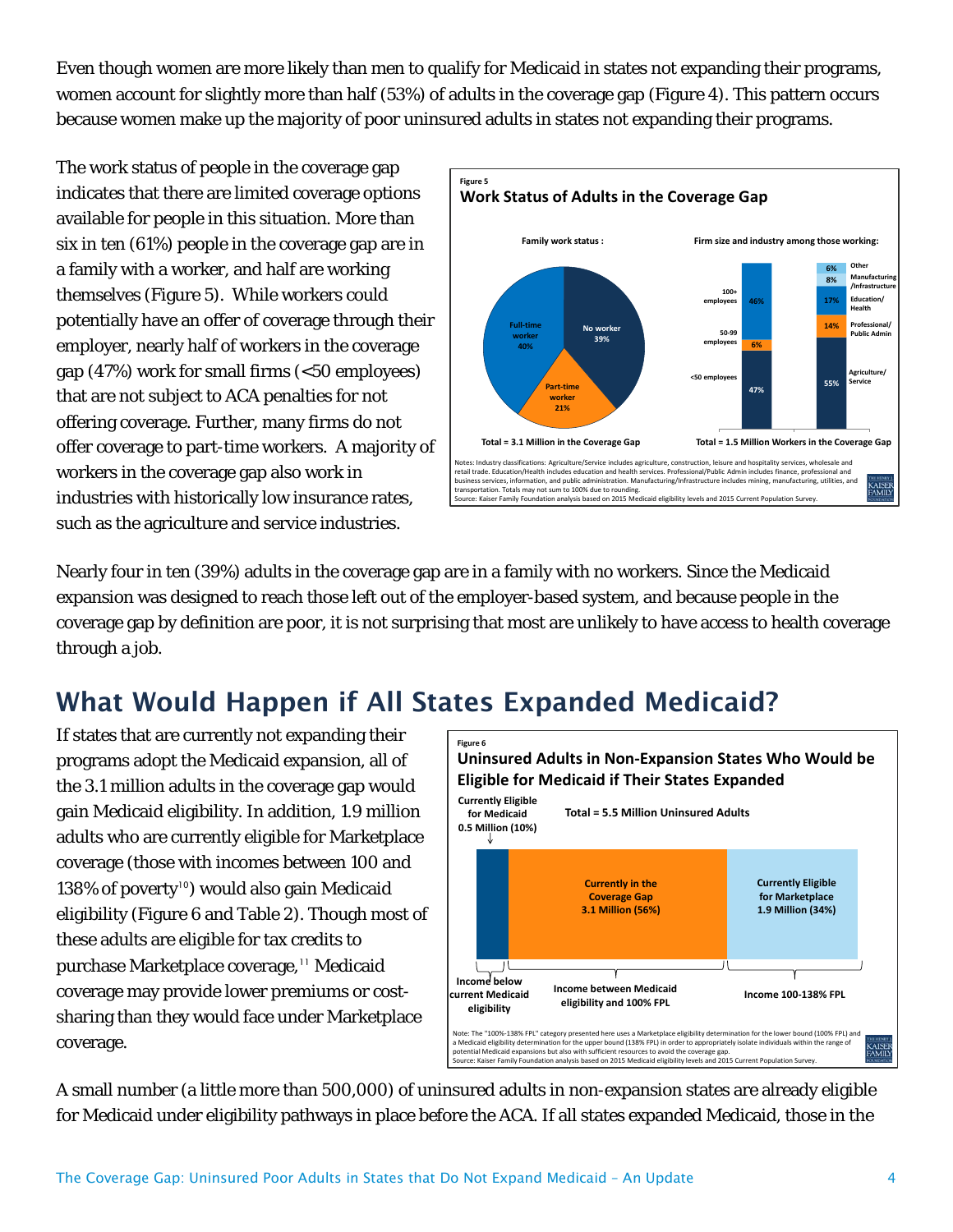coverage gap and those who are instead eligible for Marketplace coverage would bring the number of uninsured adults eligible for Medicaid to 5.5 million people. The potential scope of Medicaid varies by state (Table 2).

### **Discussion**

The ACA Medicaid expansion was designed to address the high uninsured rates among low-income adults, providing a coverage option for people who had limited access to employer coverage and limited income to purchase coverage on their own. However, with many states opting not to implement the Medicaid expansion, millions of uninsured adults remain outside the reach of the ACA and continue to have limited, if any, option for affordable health coverage: they are ineligible for publicly-financed coverage in their state, most do not have access to employer-based coverage through a job, and all have limited income available to purchase coverage on their own.

The majority of people in the coverage gap are in poor working families—that is, either they or a family member is employed either part-time or full-time but still living below the poverty line. Given the characteristics of their employment, it is likely that many will continue to lack access to coverage through their job even with ACA provisions for employer responsibility for coverage are effective in 2016. [12](#page-10-9) Further, even if they do receive an offer from their employer that meets ACA requirements, many will find their share of the cost to be unaffordable. Because this population is generally exempt from the individual mandate, and because firms will not face a penalty for these workers remaining uninsured, they will continue to fall between the cracks in the employer-based system.

It is unlikely that people who fall into the coverage gap will be able to afford ACA coverage without financial assistance: in 2015, the national average premium for a 40-year-old non-smoking individual purchasing coverage through the Marketplace was \$276 per month for a silver plan and \$213 per month for a bronze plan, [13](#page-10-10) which equates to more than half of income for those at the lower income range of people in the gap and about a quarter of income for those at the higher income range of people in the gap. Further, people in the coverage gap are ineligible for cost-sharing subsidies for Marketplace plans and could face additional out-ofpocket costs up to \$6,850 a year if they were to purchase single individual Marketplace coverage. Given the limited budgets of people in the coverage gap, these costs are likely prohibitively expensive.

If they remain uninsured, adults in the coverage gap are likely to face barriers to needed health services or, if they do require medical care, potentially serious financial consequences. Many are in fair or poor health or are in the age range when health problems start to arise, but lack of coverage may lead them to postpone needed care due to the cost. While the safety net of clinics and hospitals that has traditionally served the uninsured population will continue to be an important source of care for the remaining uninsured under the ACA, this system has been stretched in recent years due to increasing demand and limited resources.

Further, the racial and ethnic composition of the population that falls into the coverage gap indicates that state decisions not to expand their programs disproportionately affect people of color, particularly Black Americans. This disproportionate effect occurs because the racial and ethnic composition of states not expanding their Medicaid programs differs from the ones that are expanding. As a result, state decisions about whether to expand Medicaid have implications for efforts to address disparities in health coverage, access, and outcomes among people of color. In addition, the population in the coverage gap shows that, as a result of state decisions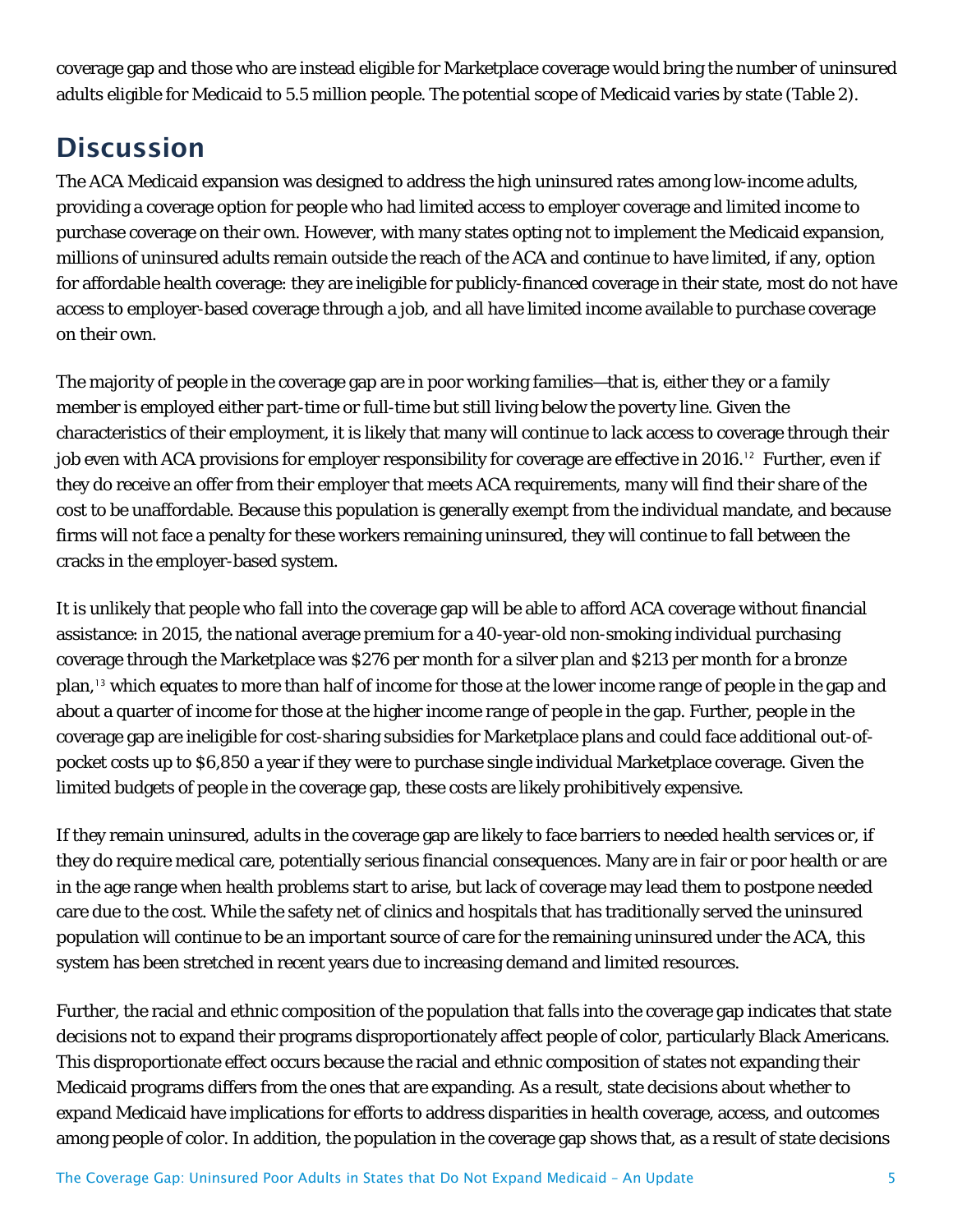not to expand their Medicaid programs, many remaining uninsured under the ACA will reflect the legacy of the system linking Medicaid coverage to only certain categories of people. Many people who fall outside these categories—such as adults without dependent children—still have a need for health coverage. The ACA Medicaid expansion was designed to end categorical eligibility for Medicaid, but in states not implementing the expansion, the vestiges of categorical eligibility will remain.

State decisions about Medicaid expansion have implications for the potential scope of Medicaid under the ACA. If all states expanded their Medicaid programs, eligibility for Medicaid in non-expansion states would grow from just over half a million to 5.5 million. Though some of these people can currently purchase subsidized coverage through the Marketplace, there are advantages and disadvantages to Medicaid and private coverage in different states. For example, enrollees may face higher out-of-pocket costs and limited networks for Marketplace coverage than they would for Medicaid, whereas access to specialist care may be problematic in some state Medicaid programs. In addition, while people can enroll in Medicaid throughout the year, Marketplace enrollment is only available during a limited open enrollment period. Medicaid is designed to provide a safety net of coverage for low-income people, with benefits and provider networks targeted to this population and coverage available throughout the year as people's circumstances change. There is no deadline for states to opt to expand Medicaid under the ACA, and debate continues in some states about whether to expand. If more states adopt the expansion, the coverage gap will shrink and more low-income adults will gain access to Medicaid eligibility.

Rachel Garfield is with the Kaiser Family Foundation. Anthony Damico is an independent consultant to the Kaiser Family Foundation.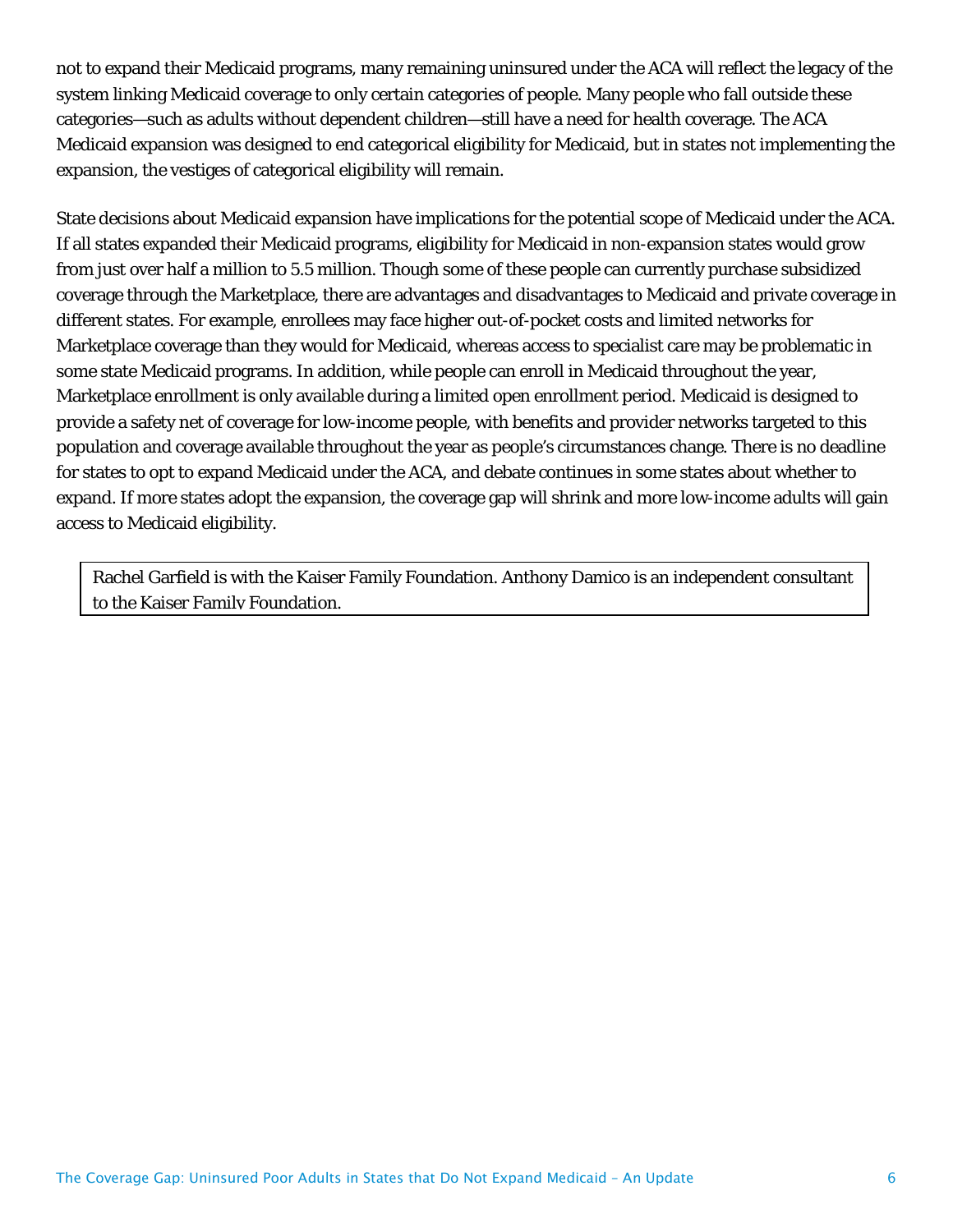| Table 1: Number and Characteristics of Poor Uninsured Nonelderly Adults in the ACA Coverage Gap, |                                       |                                                       |               |                                                                                                                            |  |  |  |
|--------------------------------------------------------------------------------------------------|---------------------------------------|-------------------------------------------------------|---------------|----------------------------------------------------------------------------------------------------------------------------|--|--|--|
| by State                                                                                         |                                       |                                                       |               |                                                                                                                            |  |  |  |
|                                                                                                  | <b>Share in Coverage Gap who Are:</b> |                                                       |               |                                                                                                                            |  |  |  |
| <b>Number</b> in<br><b>Coverage Gap</b>                                                          | <b>People of</b><br><b>Color</b>      | <b>Adults without</b><br><b>Dependent</b><br>Children | <b>Female</b> | In a Working<br><b>Family</b>                                                                                              |  |  |  |
| 3,087,000                                                                                        | 56%                                   | 76%                                                   | 53%           | 61%                                                                                                                        |  |  |  |
| 139,000                                                                                          | 46%                                   | 60%                                                   | 47%           | 64%                                                                                                                        |  |  |  |
| 567,000                                                                                          | 57%                                   | 82%                                                   | 50%           | 54%                                                                                                                        |  |  |  |
| 305,000                                                                                          | 74%                                   | 72%                                                   | 51%           | 57%                                                                                                                        |  |  |  |
| 30,000                                                                                           | 35%                                   | 72%                                                   | 47%           | 72%                                                                                                                        |  |  |  |
| 49,000                                                                                           | <b>NA</b>                             | 79%                                                   | 42%           | 77%                                                                                                                        |  |  |  |
| 192,000                                                                                          | 64%                                   | 74%                                                   | 53%           | 56%                                                                                                                        |  |  |  |
| 24,000                                                                                           | <b>NA</b>                             | 100%                                                  | 58%           | 88%                                                                                                                        |  |  |  |
| 108,000                                                                                          | 52%                                   | 77%                                                   | 54%           | 58%                                                                                                                        |  |  |  |
| 109,000                                                                                          | 40%                                   | 69%                                                   | 60%           | 71%                                                                                                                        |  |  |  |
| 27,000                                                                                           | <b>NA</b>                             | 74%                                                   | 63%           | 57%                                                                                                                        |  |  |  |
| 244,000                                                                                          | 48%                                   | 82%                                                   | 53%           | 66%                                                                                                                        |  |  |  |
| 91,000                                                                                           | 38%                                   | 73%                                                   | 46%           | 62%                                                                                                                        |  |  |  |
| 123,000                                                                                          | 41%                                   | 90%                                                   | 60%           | 51%                                                                                                                        |  |  |  |
| 13,000                                                                                           | 46%                                   | 80%                                                   | 43%           | 59%                                                                                                                        |  |  |  |
| 118,000                                                                                          | <b>NA</b>                             | 98%                                                   | 47%           | NA                                                                                                                         |  |  |  |
| 766,000                                                                                          | 67%                                   | 66%                                                   | 55%           | 69%                                                                                                                        |  |  |  |
| 41,000                                                                                           | <b>NA</b>                             | 80%                                                   | 41%           | 65%                                                                                                                        |  |  |  |
| 131,000                                                                                          | 52%                                   | 82%                                                   | 62%           | 65%                                                                                                                        |  |  |  |
| $\mathbf 0$                                                                                      |                                       |                                                       |               |                                                                                                                            |  |  |  |
| 11,000                                                                                           | <b>NA</b>                             | 92%                                                   | 36%           | <b>NA</b>                                                                                                                  |  |  |  |
|                                                                                                  |                                       |                                                       |               | NOTES: * Wisconsin is provides Medicaid eligibility to adults up to the poverty lovel under a Medicaid waiver. As a result |  |  |  |

NOTES: \* Wisconsin is provides Medicaid eligibility to adults up to the poverty level under a Medicaid waiver. As a result, there is no one in the coverage gap in Wisconsin.

NA: Sample size too small for reliable estimate.

SOURCE: Kaiser Family Foundation analysis based on 2015 Medicaid eligibility levels and 2015 Current Population Survey.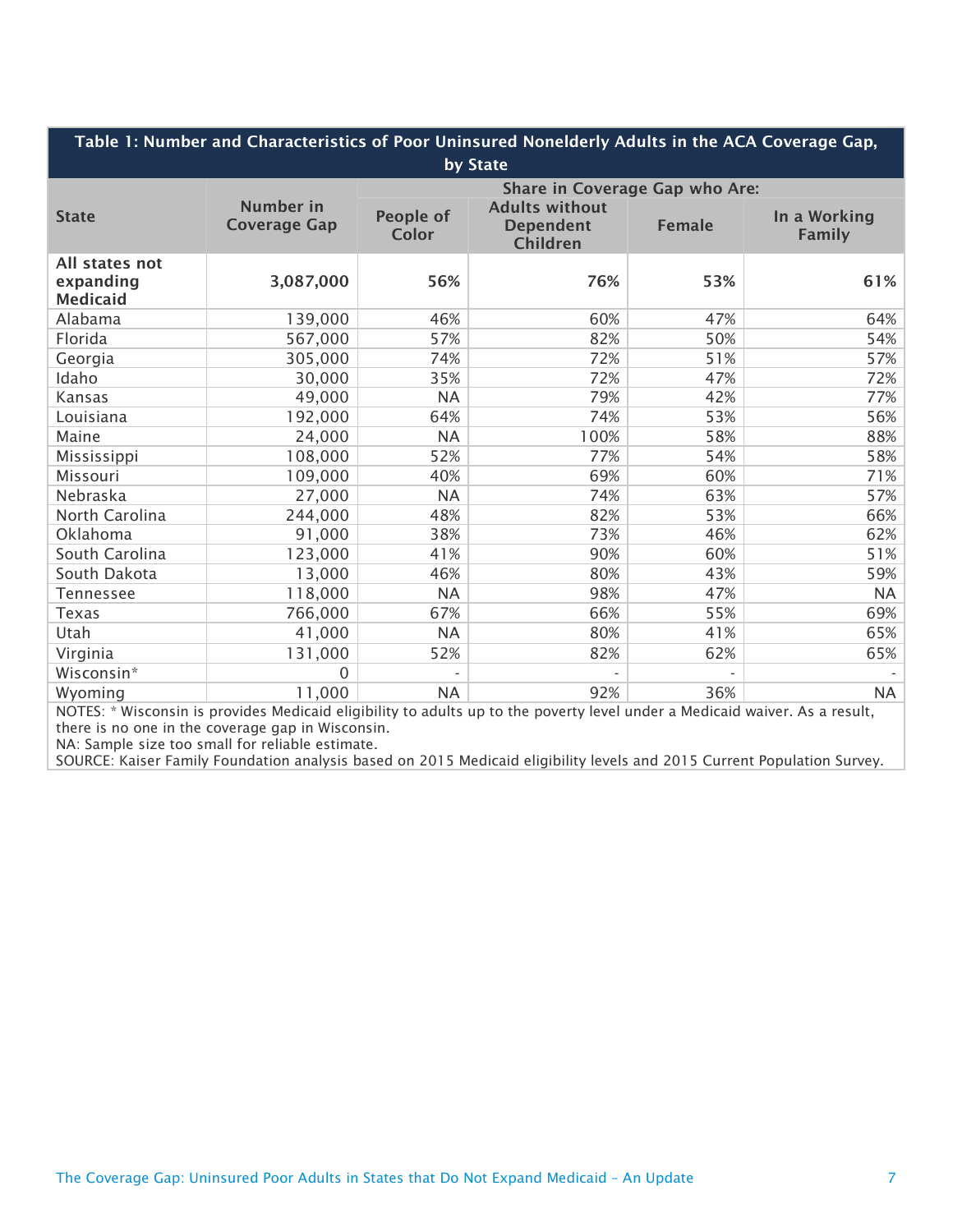#### Table 2: Uninsured Adults in Non- Expansion States Who Would be Eligible for Medicaid if Their States Expanded, by Current Eligibility for Coverage

| <b>State</b>                         | <b>Total</b> | <b>Currently Eligible</b><br>for Medicaid | <b>Currently in</b><br>the Coverage<br>Gap<br>$(< 100\%$ FPL) | <b>Currently May be Eligible</b><br>for Marketplace Coverage<br>(100%-138% FPL^) |
|--------------------------------------|--------------|-------------------------------------------|---------------------------------------------------------------|----------------------------------------------------------------------------------|
| All states not<br>expanding Medicaid | 5,498,000    | 544,000                                   | 3,087,000                                                     | 1,867,000                                                                        |
| Alabama                              | 241,000      | <b>NA</b>                                 | 139,000                                                       | 81,000                                                                           |
| Florida                              | 948,000      | 75,000                                    | 567,000                                                       | 306,000                                                                          |
| Georgia                              | 521,000      | 47,000                                    | 305,000                                                       | 169,000                                                                          |
| Idaho                                | 48,000       | <b>NA</b>                                 | 30,000                                                        | 16,000                                                                           |
| Kansas                               | 104,000      | <b>NA</b>                                 | 49,000                                                        | 46,000                                                                           |
| Louisiana                            | 292,000      | 30,000                                    | 192,000                                                       | 71,000                                                                           |
| Maine                                | 44,000       | <b>NA</b>                                 | 24,000                                                        | 14,000                                                                           |
| Mississippi                          | 181,000      | 24,000                                    | 108,000                                                       | 49,000                                                                           |
| Missouri                             | 173,000      | <b>NA</b>                                 | 109,000                                                       | 58,000                                                                           |
| Nebraska                             | 41,000       | <b>NA</b>                                 | 27,000                                                        | <b>NA</b>                                                                        |
| North Carolina                       | 463,000      | <b>NA</b>                                 | 244,000                                                       | 186,000                                                                          |
| Oklahoma                             | 173,000      | 22,000                                    | 91,000                                                        | 60,000                                                                           |
| South Carolina                       | 224,000      | 36,000                                    | 123,000                                                       | 66,000                                                                           |
| South Dakota                         | 22,000       | <b>NA</b>                                 | 13,000                                                        | <b>NA</b>                                                                        |
| <b>Tennessee</b>                     | 218,000      | <b>NA</b>                                 | 118,000                                                       | 68,000                                                                           |
| Texas                                | 1,314,000    | 80,000                                    | 766,000                                                       | 468,000                                                                          |
| Utah                                 | 91,000       | <b>NA</b>                                 | 41,000                                                        | 40,000                                                                           |
| Virginia                             | 266,000      | <b>NA</b>                                 | 131,000                                                       | 119,000                                                                          |
| Wisconsin*                           | 113,000      | 86,000                                    |                                                               | 26,000                                                                           |
| Wyoming                              | 18,000       | <b>NA</b>                                 | 11,000                                                        | 6,000                                                                            |

NOTES: \* Wisconsin is provides Medicaid eligibility to adults up to the poverty level under a Medicaid waiver. As a result, there is no one in the coverage gap in Wisconsin. ^ The "100%-138% FPL" category presented here uses a Marketplace eligibility determination for the lower bound (100% FPL) and a Medicaid eligibility determination for the upper bound (138% FPL) in order to appropriately isolate individuals within the range of potential Medicaid expansions but also with sufficient resources to avoid the coverage gap.

NA: Sample size too small for reliable estimate.

SOURCE: Kaiser Family Foundation analysis based on 2015 Medicaid eligibility levels and 2015 Current Population Survey.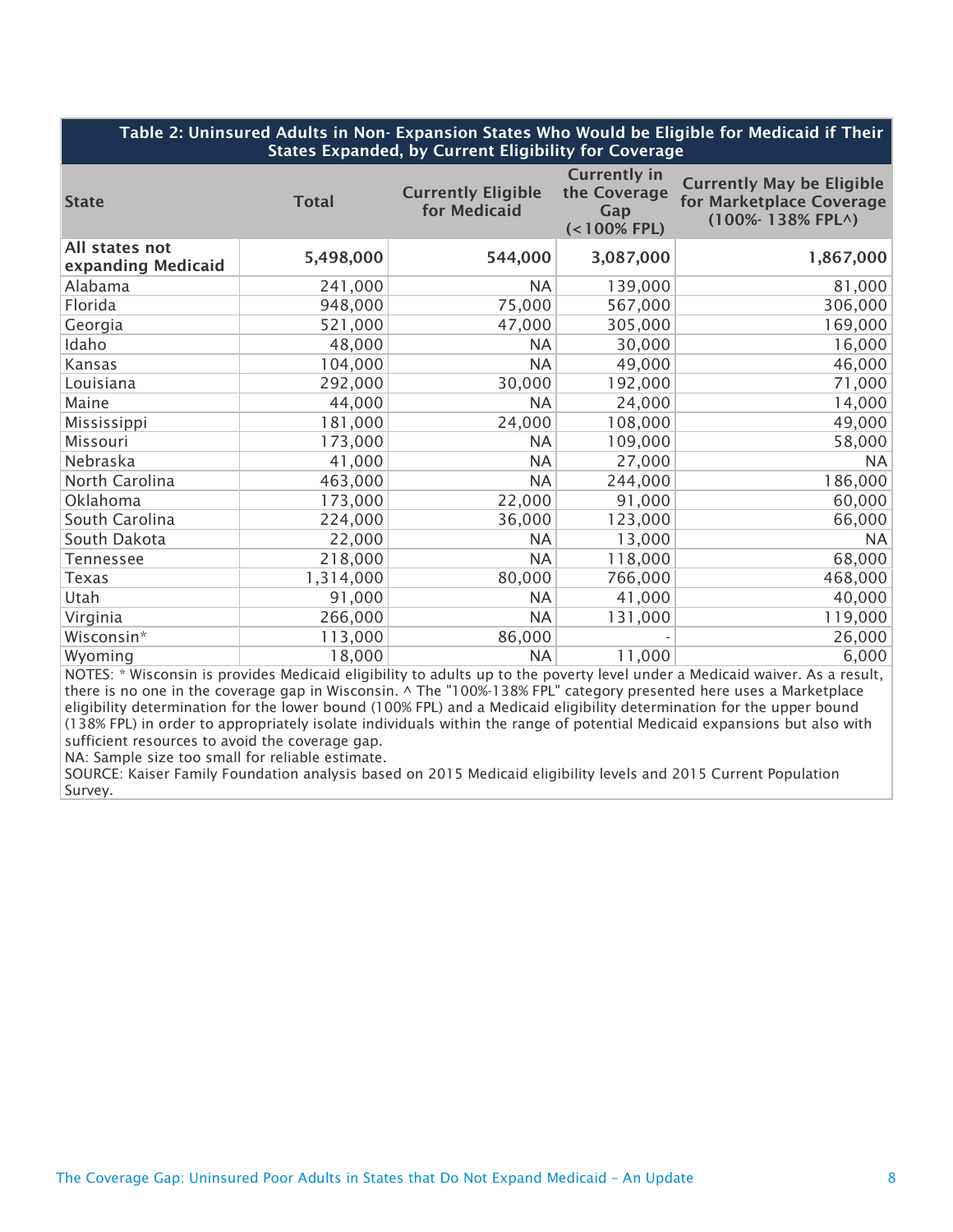#### Methods

This analysis uses data from the 2015 Current Population Survey (CPS) Annual Social and Economic Supplement (ASEC). The CPS ASEC provides socioeconomic and demographic information for the United Sates population and specific subpopulations. Importantly, the CPS ASEC provides detailed data on families and households, which we use to determine income for ACA eligibility purposes.

The CPS asks respondents about coverage at the time of the interview (for the 2015 CPS, February, March, or April 2015) as well as throughout the preceding calendar year. People who report any type of coverage throughout the preceding calendar year are counted as "insured." Thus, the calendar year measure of the uninsured population captures people who lacked coverage for the entirety of 2014 (and thus were uninsured at the start of 2015). We use this measure of insurance coverage, rather than the measure of coverage at the time of interview, because the latter lacks detail about coverage type that is used in our model. Based on other survey data, as well as administrative data on ACA enrollment, it is likely that a small number of people included in this analysis gained coverage in 2015.

Medicaid and Marketplaces have different rules about household composition and income for eligibility. For this analysis, we calculate household membership and income for both Medicaid and Marketplace premium tax credits for each person individually, using the rules for each program. For more detail on how we construct Medicaid and Marketplace households and count income, see the detailed technical Appendix A available [here.](http://kff.org/report-section/new-estimates-of-eligibility-for-aca-coverage-among-the-uninsured-appendices/)

Undocumented immigrants are ineligible for Medicaid and Marketplace coverage. Since CPS data do not directly indicate whether an immigrant is lawfully present, we draw on the methods underlying the 2013 analysis by the State Health Access Data Assistance Center (SHADAC) and the recommendations made by Van Hook et. al. [14,](#page-10-11)[15](#page-10-12) This approach uses the Survey of Income and Program Participation (SIPP) to develop a model that predicts immigration status; it then applies the model to CPS, controlling to state-level estimates of total undocumented population from Department of Homeland Security. For more detail on the immigration imputation used in this analysis, see the technical Appendix B available [here.](http://kff.org/report-section/new-estimates-of-eligibility-for-aca-coverage-among-the-uninsured-appendices/)

Individuals in tax-filing units with access to an affordable offer of Employer-Sponsored Insurance are still potentially MAGIeligible for Medicaid coverage, but they are ineligible for advance premium tax credits in the Health Insurance Exchanges. Since CPS data do not directly indicate whether workers have access to ESI, we draw on the methods comparable to our imputation of authorization status and use SIPP to develop a model that predicts offer of ESI, then apply the model to CPS. For more detail on the offer imputation used in this analysis, see the technical Appendix C available [here.](http://kff.org/report-section/new-estimates-of-eligibility-for-aca-coverage-among-the-uninsured-appendices/)

As of January 2014, Medicaid financial eligibility for most nonelderly adults is based on modified adjusted gross income (MAGI). To determine whether each individual is eligible for Medicaid, we use each state's reported eligibility levels as of January 1, 2015, updated to reflect state implementation of the Medicaid expansion as of September 2015 and 2015 Federal Poverty Levels. [16](#page-10-13) Some nonelderly adults with incomes above MAGI levels may be eligible for Medicaid through other pathways; however, we only assess eligibility through the MAGI pathway.<sup>[17](#page-10-14)</sup>

An individual's income is likely to fluctuate throughout the year, impacting his or her eligibility for Medicaid. Our estimates are based on annual income and thus represent a snapshot of the number of people in the coverage gap at a given point in time. Over the course of the year, a larger number of people are likely to move and out of the coverage gap as their income fluctuates.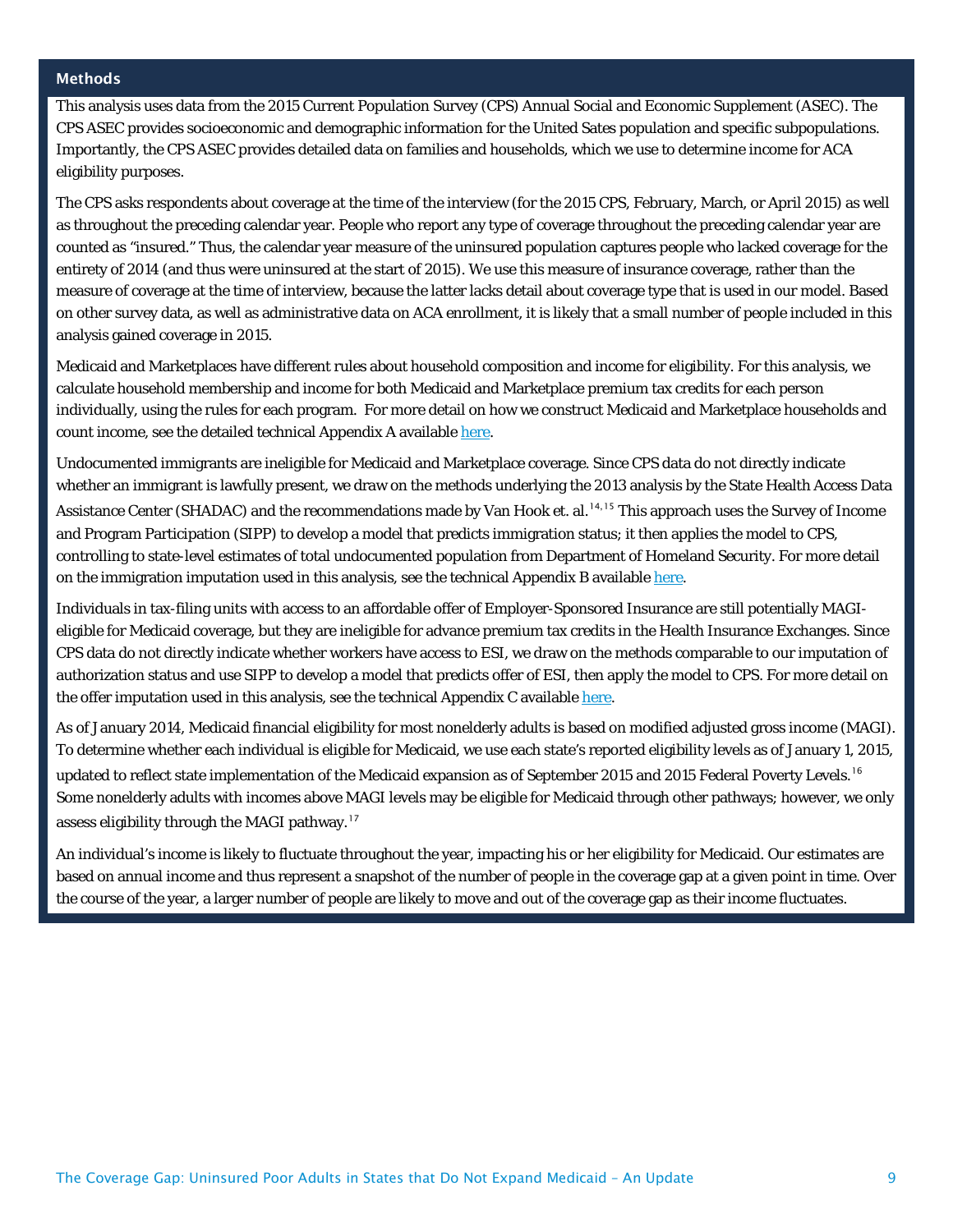## Endnotes

<span id="page-9-0"></span><sup>1</sup> The 2015 federal poverty guideline for a family of three was \$20,090. See: http://aspe.hhs.gov/2015-poverty-guidelines.

<span id="page-9-1"></span><sup>2</sup> Of the states not moving forward with the expansion, only Wisconsin provides full Medicaid coverage to adults without dependent children as of 2014. For state-by-state information on Medicaid eligibility, see The Kaiser Family Foundation State Health Facts. "Medicaid Income Eligibility Limits for Adults as a Percent of the Federal Poverty Level." Data Source: Based on state-reported eligibility levels as of January 1, 2015, collected through a national survey conducted by the Kaiser Commission on Medicaid and the Uninsured with the Georgetown University Center for Children and Families. Accessed on October 16, 2015. Available at: <http://kff.org/health-reform/state-indicator/medicaid-income-eligibility-limits-for-adults-as-a-percent-of-the-federal-poverty-level/>

 $^3$  National and state-by-state estimates of the number of people in the coverage gap may change from year to year due to several factors, including differences in the underlying data, small changes in state Medicaid eligibility, and declines in the number of uninsured people by state as economic conditions improve.

<sup>4</sup> Stephens, J., S. Artiga, and J. Paradise. Health Coverage and Care in the South in 2014 and Beyond. (Washington, DC: The Kaiser Commission on Medicaid and the Uninsured), April 2014, available at: [http://kff.org/report-section/health-coverage-and-care-in-the](http://kff.org/report-section/health-coverage-and-care-in-the-south-in-2014-and-beyond-health-coverage-and-care-in-the-south-today/)[south-in-2014-and-beyond-health-coverage-and-care-in-the-south-today/](http://kff.org/report-section/health-coverage-and-care-in-the-south-in-2014-and-beyond-health-coverage-and-care-in-the-south-today/)

 $<sup>5</sup>$  Ibid.</sup>

<sup>6</sup> McWilliams JM, Meara E, Zaslavsky AM, Ayanian JZ. "Use of Health Services by Previously Uninsured Medicare Beneficiaries." New England Journal of Medicine. 2007 July 12, 357(2): 143-53.

 $^7$  For a review of findings on access to care for the uninsured, see: Kaiser Commission on Medicaid and the Uninsured. The Uninsured: A Primer. (Washington, DC: Kaiser Family Foundation. Available at[: http://kff.org/uninsured/report/the-uninsured-a-primer/](http://kff.org/uninsured/report/the-uninsured-a-primer/)

<sup>8</sup> Ibid.

<sup>9</sup> Sommers BD. "Insuring children or insuring families: do parental and sibling coverage lead to improved retention of children in Medicaid and CHIP?" *J Health Econ*. 2006 Nov;25(6):1154-69. Epub 2006 Jun 5.

<sup>10</sup> The "100%-138% FPL" category presented here uses a Marketplace eligibility determination for the lower bound (100% FPL) and a Medicaid eligibility determination for the upper bound (138% FPL) in order to appropriately isolate individuals within the range of potential Medicaid expansions but also with sufficient resources to avoid the coverage gap.

<sup>11</sup> The vast majority of these people are eligible for tax credits to subsidize the cost of coverage in the Marketplace, though some (e.g., people with an offer of employer coverage) may not qualify for tax credits.

<sup>12</sup> See<http://www.kff.org/infographic/employer-responsibility-under-the-affordable-care-act/> for a review of these requirements.

 $13$  The methods for arriving at this estimate can be found on the Kaiser Family Foundation Subsidy Calculator, (available here: [http://www.kff.org/interactive/subsidy-calculator/\)](http://www.kff.org/interactive/subsidy-calculator/).

<sup>14</sup> State Health Access Data Assistance Center. 2013. "State Estimates of the Low-income Uninsured Not Eligible for the ACA Medicaid Expansion." Issue Brief #35. Minneapolis, MN: University of Minnesota. Available at: [http://www.rwjf.org/content/dam/farm/reports/issue\\_briefs/2013/rwjf404825](http://www.rwjf.org/content/dam/farm/reports/issue_briefs/2013/rwjf404825)

<sup>15</sup> Van Hook, J., Bachmeier, J., Coffman, D., and Harel, O. 2015. "Can We Spin Straw into Gold? An Evaluation of Immigrant Legal Status Imputation Approaches" *Demography*. 52(1):329-54.

<sup>16</sup> Based on state-reported eligibility levels as of January 1, 2015. Eligibility levels are updated to reflect state implementation of the Medicaid expansion as of September 2015 and 2015 Federal Poverty Levels, but may not reflect other eligibility policy changes since January 2015. The Kaiser Family Foundation State Health Facts. Data Source: Kaiser Commission on Medicaid and the Uninsured with the Georgetown University Center for Children and Families[: Modern Era Medicaid: Findings from a 50-State Survey of Eligibility,](http://kff.org/medicaid/report/modern-era-medicaid-findings-from-a-50-state-survey-of-eligibility-enrollment-renewal-and-cost-sharing-policies-in-medicaid-and-chip-as-of-january-2015)  [Enrollment, Renewal, and Cost-Sharing Policies in Medicaid and CHIP as of January 2015,](http://kff.org/medicaid/report/modern-era-medicaid-findings-from-a-50-state-survey-of-eligibility-enrollment-renewal-and-cost-sharing-policies-in-medicaid-and-chip-as-of-january-2015) Kaiser Family Foundation, January 20, 2015.

<sup>17</sup> Non-MAGI pathways for nonelderly adults include disability-related pathways, such as SSI beneficiary; Qualified Severely Impaired Individuals; Working Disabled; and Medically Needy. We are unable to assess disability status in the CPS sufficiently to model eligibility under these pathways. However, previous research indicates high current participation rates among individuals with disabilities (largely due to the automatic link between SSI and Medicaid in most states, see Kenney GM, V Lynch, J Haley, and M Huntress. "Variation in Medicaid Eligibility and Participation among Adults: Implications for the Affordable Care Act." *Inquiry*. 49:231-53 (Fall 2012)), indicating that there may be a small number of eligible uninsured individuals in this group. Further, many of these pathways (with the exception of SSI, which automatically links an individual to Medicaid in most states) are optional for states, and eligibility in states not implementing the ACA expansion is limited. For example, the median income eligibility level for coverage through the Medically Needy pathway is 15% of poverty in states that are not expanding Medicaid, and most states not expanding Medicaid do not provide coverage above SSI levels for individuals with disabilities. (See: O'Mally-Watts, M and K Young. *The Medicaid Medically Needy Program: Spending and Enrollment Update*. (Washington, DC: Kaiser Family Foundation), December 2012. Available at: [http://www.kff.org/medicaid/issue-brief/the-medicaid-medically-needy-program-spending-and/.](http://www.kff.org/medicaid/issue-brief/the-medicaid-medically-needy-program-spending-and/) And Kaiser Commission on Medicaid and the Uninsured, "Medicaid Financial Eligibility: Primary Pathways for the Elderly and People with Disabilities," February